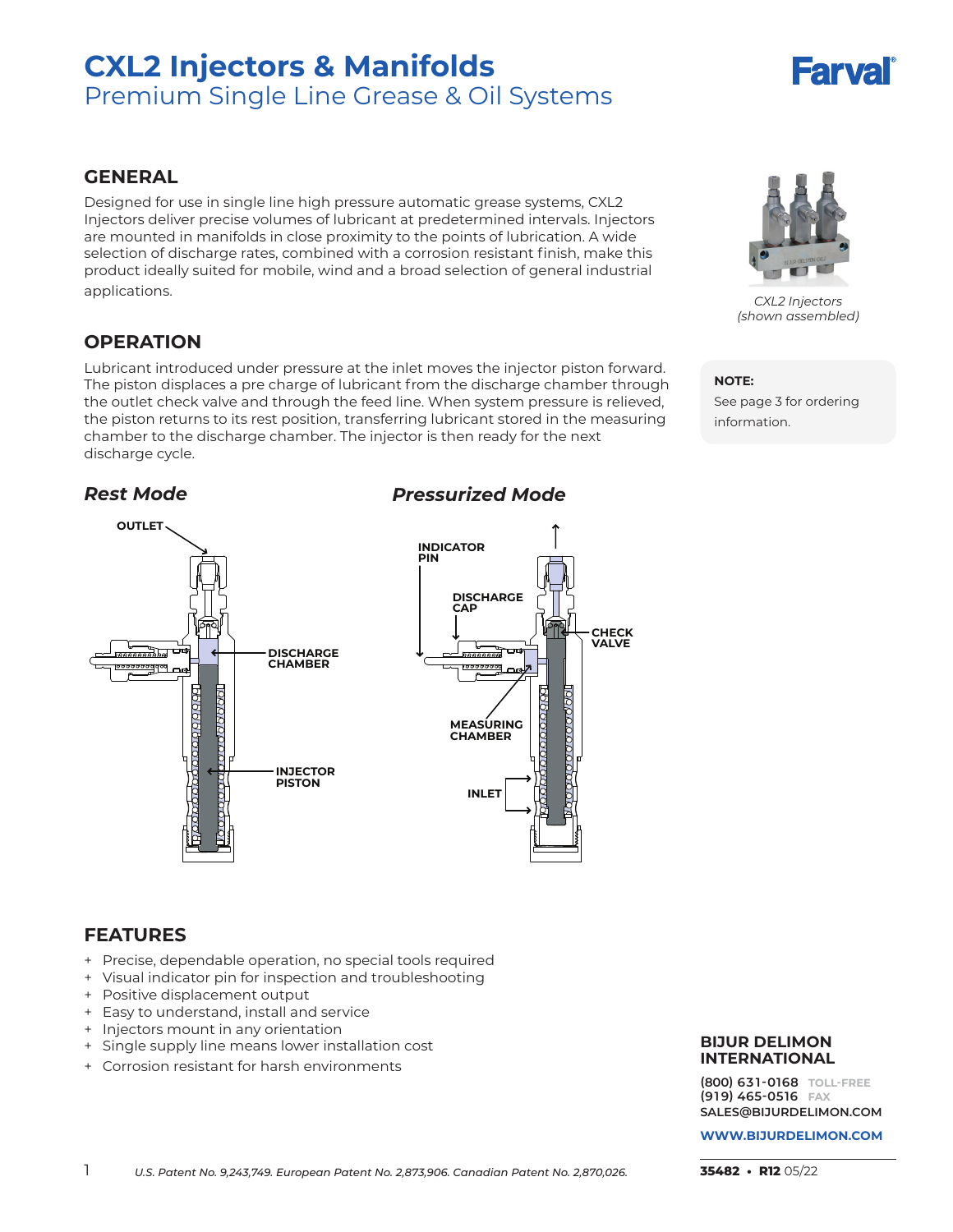# **Farval**®

### **Technical Data**

| Discharge/Cycle                       | 0.05-0.40cc (0.003-0.024 cu. in.)                                 |                                |  |
|---------------------------------------|-------------------------------------------------------------------|--------------------------------|--|
| <b>Lubricant Discharge Adjustment</b> | Discharge caps: 0.05cc - 0.40cc in 0.05cc increments<br>available |                                |  |
| Lubricant                             | Oil and Grease NLGI grade 000-2                                   |                                |  |
| <b>Minimum Operating Pressure</b>     | 1200 psi (82 bar)                                                 |                                |  |
| <b>Maximum Operating Pressure</b>     | 3500 psi (248 bar)                                                |                                |  |
| <b>Minimum Vent</b>                   | Recharge/Reset @ 600 psi (41 bar) or higher                       |                                |  |
| <b>Surface Protection</b>             | Zinc Nickel, 1000-hour salt spray                                 |                                |  |
| <b>Material</b>                       | Carbon steel with surface protection                              |                                |  |
| <b>Operating Temperature Range</b>    | -13°F to 350°F (-25°C to 176°C)                                   |                                |  |
| <b>Manifold Inlet Ports</b>           | $1/4$ " NPT(F) or $1/4$ "BSPP(F)                                  |                                |  |
| <b>Injector Outlet</b>                | Tube Connection Option                                            | Female Thread Option           |  |
|                                       | 3/16" O.D. tube connection<br>(standard)                          | 1/8" NPT female<br>connection  |  |
|                                       |                                                                   | 1/8" BSPP female<br>connection |  |
| <b>Seals</b>                          | Viton®                                                            |                                |  |



*CXL2 Injectors (shown assembled)*

### **Installation Note**

*WARNING: Whenever inserting the piston and spring assembly into the injector body, the exposed end of the piston must be carefully started in the main bore and pushed in completely. If the assembly is forced, the piston and/or bore will be damaged and not function correctly.*



*Slide in piston and spring assembly Correct installation*



#### **BIJUR DELIMON INTERNATIONAL**

**(800) 63 1-0168 TOLL-FREE (91 9) 465-0516 FAX sales@bijurdelimon.com**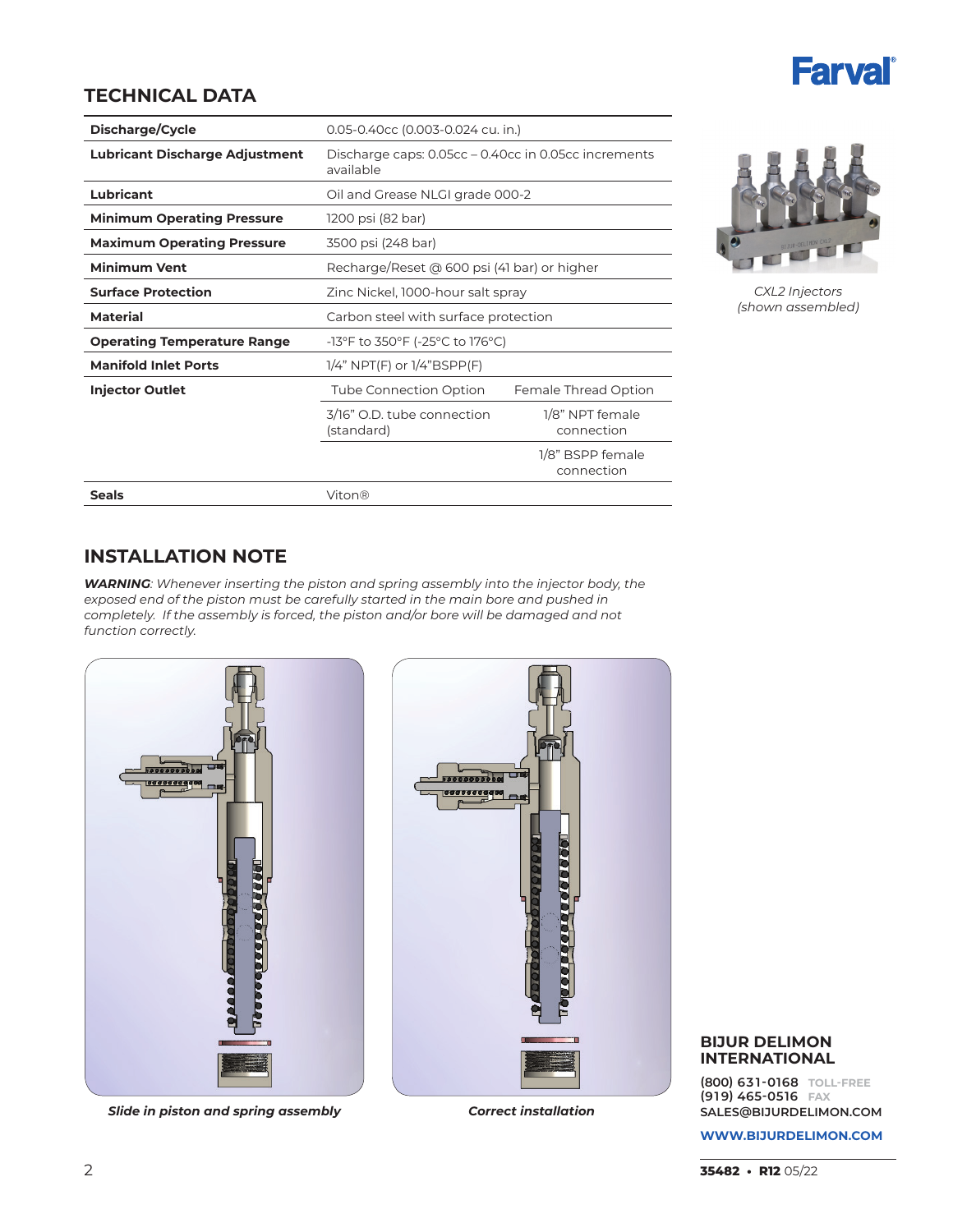

### **How to Order Individual Injectors & Manifolds**

### *Injectors*



*Manifolds*

*CXL2 Injectors (shown assembled)*

al accessories.

### *Accessories*

C- 1/8" NPT female thread<br>D- 1/8" BSPP female threa *\*Leave box blank for 3/16" tube connection*

1/8" BSPP female thread

| <b>Description</b>                                               |            | <b>Part Number</b> | <b>NOTE:</b>                                   |
|------------------------------------------------------------------|------------|--------------------|------------------------------------------------|
| Manifold bypass plug kit<br>(To close unused ports on manifolds) |            | 37538              | For additional accesso<br>see Brochure #35544: |
| <b>Mounting Screws</b>                                           | $1/4 - 20$ | 37573-11           | Mobile Accessories                             |
| (2 required per manifold, sold separately)                       | M6x1       | 37573-21           | Catalog                                        |

*Note: 1/4BSPP is equivalent to "G1/4" female threads. Copper washers required to seal, p.n.35010.* 

### **How to Order Complete Assembled Injectors & Manifolds**



For Example, part number C2C333 is a manifold with three 0.15cc injectors, 1/8"NPT outlets, and two 1/4-20 mounting screws.

#### **BIJUR DELIMON INTERNATIONAL**

**(800) 63 1-0168 TOLL-FREE (91 9) 465-0516 FAX sales@bijurdelimon.com**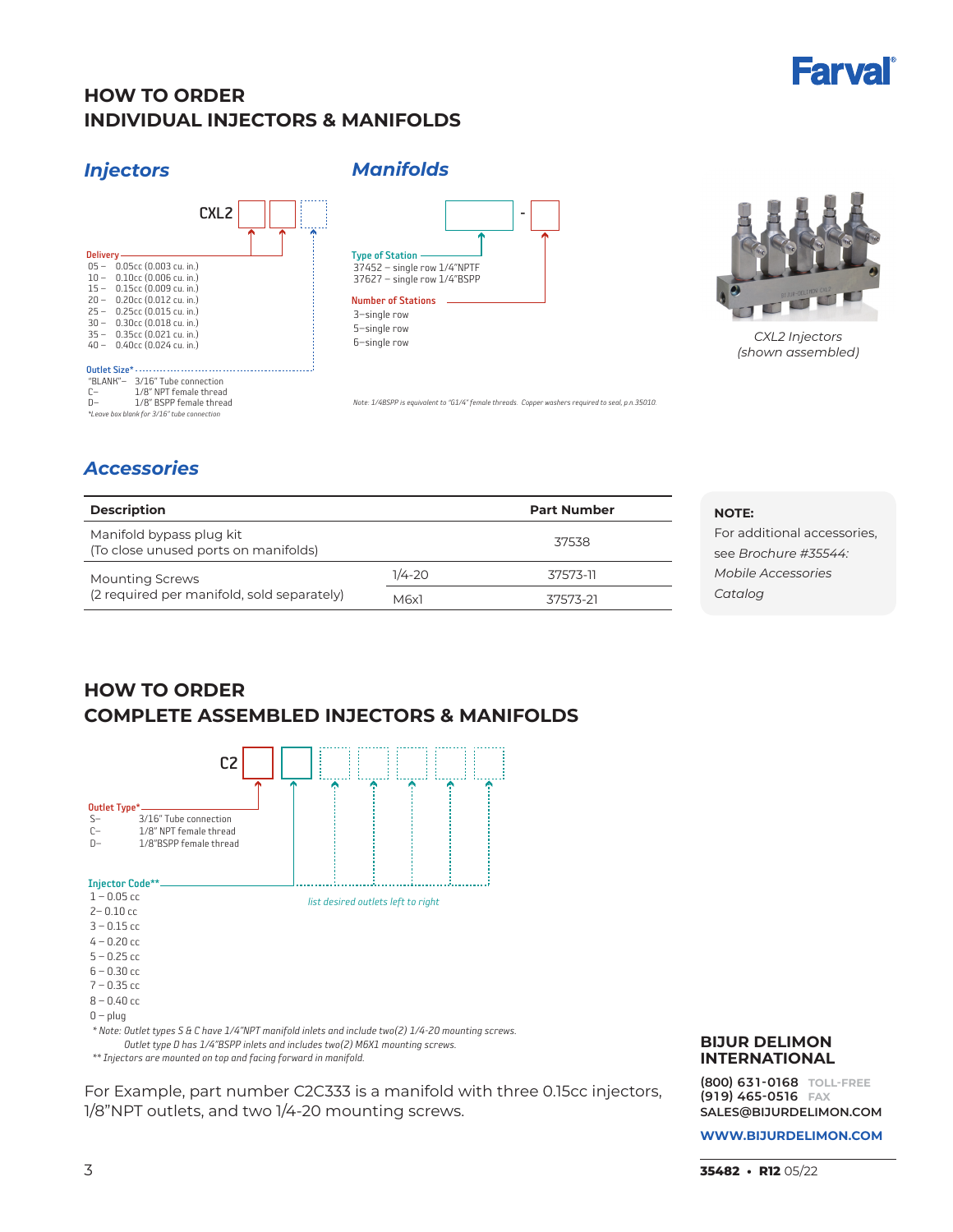

### **Service PartS**



| Item | <b>Description</b>                          |                                 |                                 |             | <b>Part Number</b> |  |
|------|---------------------------------------------|---------------------------------|---------------------------------|-------------|--------------------|--|
| ı    | CXL2 discharge<br>$cap^*$                   | 0.05cc (0.003 cu. in.) delivery |                                 |             | 37456-05           |  |
|      |                                             | 0.10cc (0.006 cu. in.) delivery |                                 |             | 37456-10           |  |
|      |                                             | 0.15cc (0.009 cu. in.) delivery |                                 |             | 37456-15           |  |
|      |                                             | 0.20cc (0.012 cu. in.) delivery |                                 |             | 37456-20           |  |
|      |                                             | 0.25cc (0.015 cu. in.) delivery |                                 |             | 37456-25           |  |
|      |                                             |                                 | 0.30cc (0.018 cu. in.) delivery |             |                    |  |
|      |                                             | 0.35cc (0.021 cu. in.) delivery |                                 |             | 37456-35           |  |
|      |                                             | 0.40cc (0.024 cu. in.) delivery |                                 |             | 37456-40           |  |
| 2    | Washers (X2)                                |                                 |                                 |             | 35400              |  |
| 3    | Indicator pin<br>protective cap             |                                 |                                 |             | U1732D             |  |
|      |                                             |                                 | 3/16" OD                        | $1/8"$ NPTF | $1/8$ " BSPP       |  |
| 4    | Compression<br>Nut                          |                                 | 37459                           |             |                    |  |
| 5    | Compression<br>Sleeve                       |                                 | 37249                           |             |                    |  |
|      | * Do not overtighten, max torque 200 IN-LBS |                                 |                                 |             |                    |  |

#### **BIJUR DELIMON INTERNATIONAL**

**(800) 63 1-0168 TOLL-FREE (91 9) 465-0516 FAX sales@bijurdelimon.com**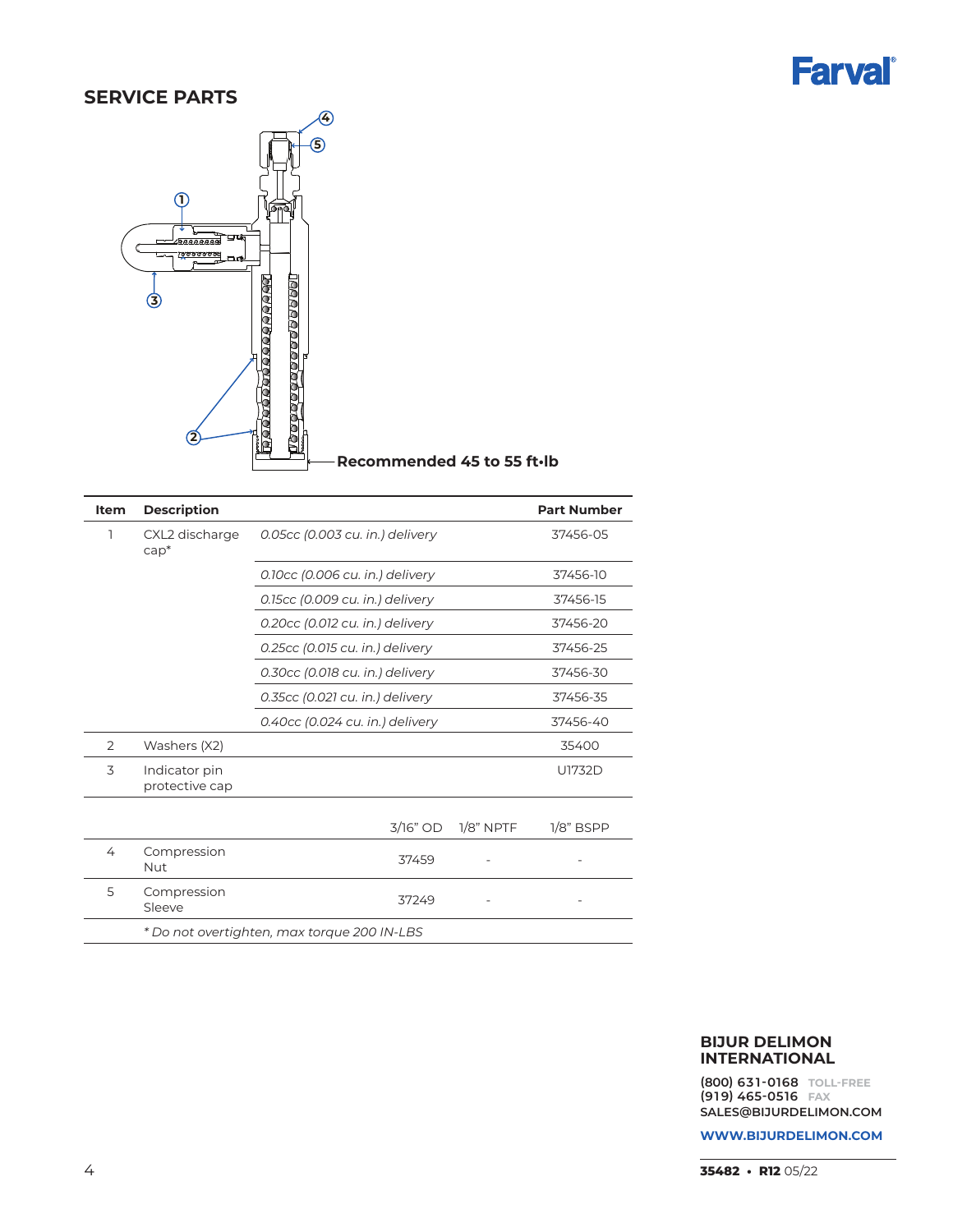

### **Dimensional Schematics**

### *Manifolds*







**MANIFOLDS - NPT MANIFOLDS - BSPP**











*CXL2 Manifold*

#### **BIJUR DELIMON INTERNATIONAL**

**(800) 63 1-0168 TOLL-FREE (91 9) 465-0516 FAX sales@bijurdelimon.com**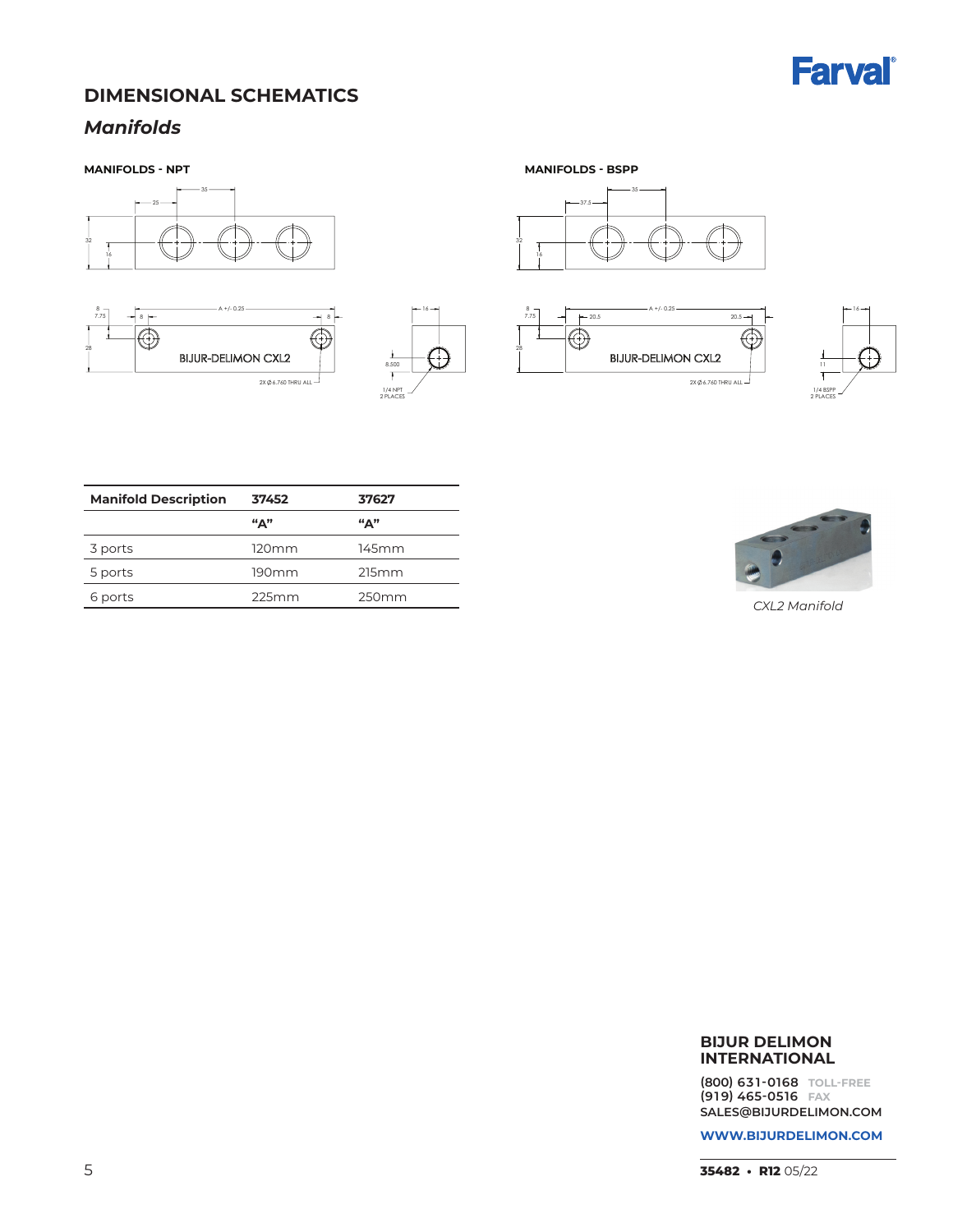

### **Monitoring**

NPN or PNP Cycle switches are available to mount on individual CXL2 Injectors (sold separately).

#### **NOTE: Only for use with CXL2 injector cap sizes 10-40.**

#### **Wiring Diagram**









| <b>Description</b>                                                                                 | <b>Part Number</b> |
|----------------------------------------------------------------------------------------------------|--------------------|
| Proximity cycle switch with LED (NPN)<br>(Use with SMDC controller, Multiport II, or customer PLC) | 66925S003*         |
| Proximity cycle switch with LED (PNP)<br>(Use with pCo controller or customer PLC)                 | 66925-1311*        |
| Cable, Straight, 10 meters long                                                                    | 76928-2863         |
| Cable, 90°, 10 meters long                                                                         | 76928-2833         |



*\* Use with cable part #76928-2863 or #76928-2833*

*Cycle Switch*

#### **BIJUR DELIMON INTERNATIONAL**

**(800) 63 1-0168 TOLL-FREE (91 9) 465-0516 FAX sales@bijurdelimon.com**